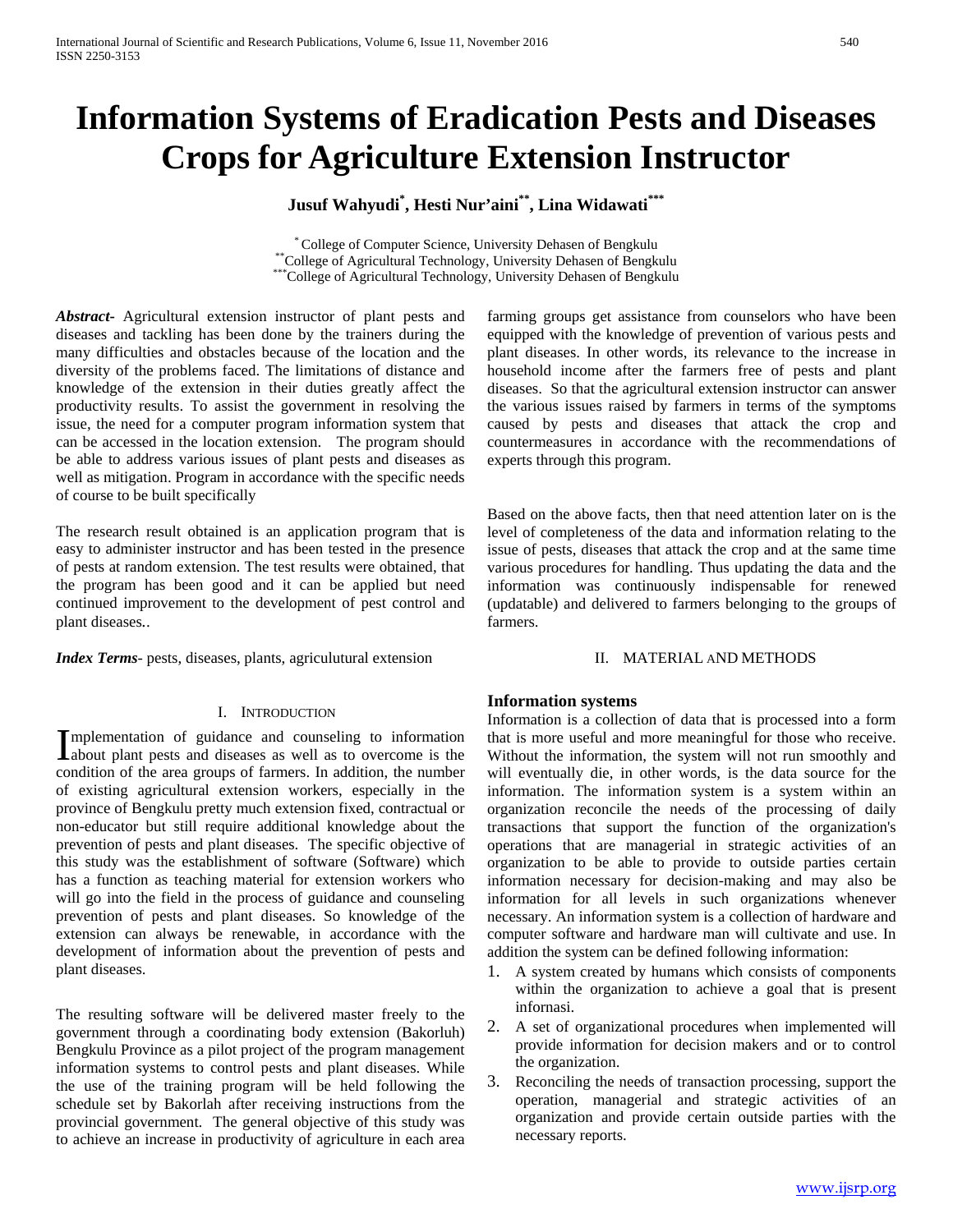#### **Plant Pests and Diseases**

The pest is a plant cultivated vermin eg rice, wheat, potatoes, mangoes, apples and so on. While the disease is causing the plant to be sick, such as bacteria, fungi, viruses, lack or excess of water. While the pain is a condition deviating from normal. Having knowledge of pests and diseases has been held, further control of pests and diseases will provide very good impact on crops and productivity. While the action taken is in the form of biological by providing pest predators. (Pracaya, 2007).

Model designing a system reveals that there are several models that can be used, namely :

- 1). Waterfall Model (Waterfall), which is a model that describes the system design complete stages ranging from analysis and requirements definition, system design and software, implementation and unit testing, integration and system testing, operation and maintenance.
- 2). Evolutionary Development Model, which is a model which is based on the idea and initial diimplemetasi then offered to customers to be explored and commented upon. Then gradually revised in accordance with the wishes of the user.
- 3). Literature study, which searches a variety of information on plant pests and diseases that have been published by the experts and latest.

#### III. RESULTS

The results obtained in this study was the establishment of an information system program pest control and plant diseases. The display of the program after the run looks as follows :



## Figure 1: Main Program

Figure 1 above is a result of a program that has been created, in which the program is organized into the menu, namely: Plants, Prevention, Information and Done. Tanaman (Plants) submenus are provided to serve the various problems of the existing plant, submenus Penanggulangan (Eradication) provided to serve the needs of penanggulapungan both pests and diseases of plants is desired. Information submenu are provided to serve the needs in terms of information about the desired plants.

So with these programs, agricultural extension can freely assist farmers who need a variety of information related to pests and diseases as well as ways to overcome them.

## IV. DISCUSSION

Based on the display as figure 1 above, visible program has several menu options like Crops, Eradication, Information and Done. The following:

| <b>CO SISFO-SULUH</b>                 |                |                  |                                                                                    |     |
|---------------------------------------|----------------|------------------|------------------------------------------------------------------------------------|-----|
| ΤΑΝΑΜΑΝ                               | PENANGGULANGAN | <b>INFORMASI</b> | SELESAL                                                                            | (2) |
| ---------- SAYURAN ---------          |                |                  |                                                                                    |     |
| Kol                                   |                |                  | Sistem Informasi Penanggulangan Hama dan                                           |     |
| <b>Sawi Putih</b>                     |                |                  | Penyakit Tanaman Bagi Penyuluh Pertanian                                           |     |
| <b>Kacang Panjang</b>                 |                |                  |                                                                                    |     |
| <b>Temat</b>                          |                |                  |                                                                                    |     |
| <b>Cabe Merah</b>                     |                |                  |                                                                                    |     |
| Kangkung                              |                |                  |                                                                                    |     |
| <b>Kentang Putih</b><br><b>Buncis</b> |                |                  | Program Penelitian Hibah Bersaing                                                  |     |
| Wortel                                |                |                  | <b>Tahun 2016</b>                                                                  |     |
| <b>Savi Caisia</b>                    |                |                  |                                                                                    |     |
| <b>Sawi Hijau</b>                     |                |                  |                                                                                    |     |
| <b>Cabai Rawit</b>                    |                |                  |                                                                                    |     |
| <b>Kentang Merah</b>                  |                |                  |                                                                                    |     |
| Bayam                                 |                |                  |                                                                                    |     |
| Mentinum                              |                |                  | <b>Jusuf Wahyudi</b>                                                               |     |
| <b>Banang Merah</b>                   |                |                  | Hesti Nur'aini                                                                     |     |
| <b>Banang Putih</b>                   |                |                  | Lina Widawati                                                                      |     |
|                                       |                |                  |                                                                                    |     |
| <b>Tutup Jendela</b>                  |                |                  |                                                                                    |     |
|                                       |                |                  | akit Tanaman Bagi Penyuluh Pertanian Sistem Informasi Penanggulangan Hama dan Peny |     |

Figure 2: Submenu Crops - Horticulture - Vegetables



Figure 3: Example of Vegetable Cabbage with Pests, Diseases and short explanation



Figure 4: Example of the Red Chili Plant Pests, Diseases and short explanation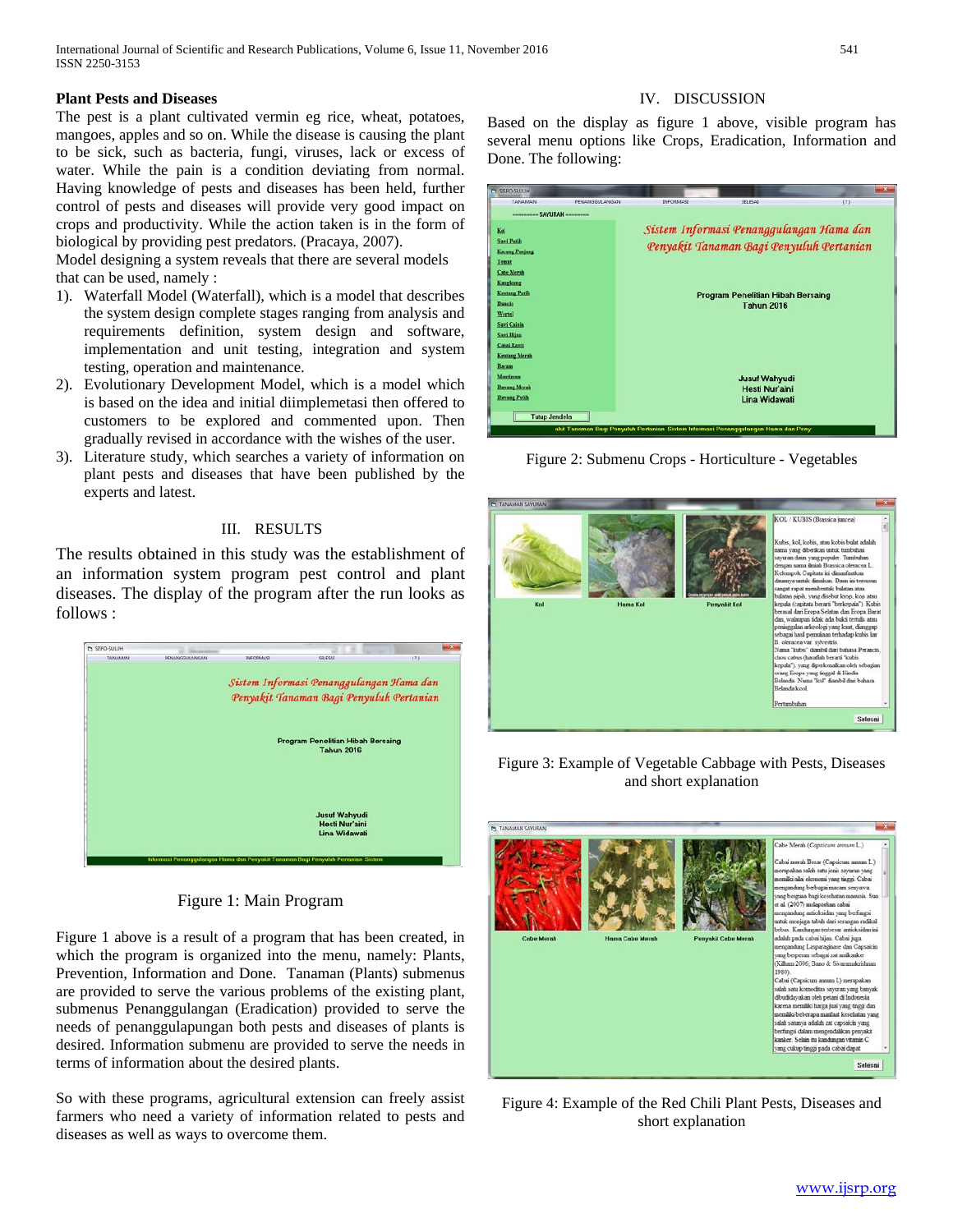

Figure 5: Example Vegetable Long Bean with Pests, Diseases and short explanation

The following figures are shown some examples for fruit crops:

| --------- BUAH --------<br>Sistem Informasi Penanggulangan Hama dan<br><b>Duku</b><br><b>Nanas</b><br>Pepava<br>Alpukar<br><b>Bush Naga</b><br><b>Jambu Air</b><br><b>Jambu Biji</b><br>Program Penelitian Hibah Bersaing<br>Kelengkeng<br><b>Tahun 2016</b><br>Pisano<br>Kelapa Sanit<br>Kelapa<br>Sane<br><b>Jusuf Wahvudi</b><br>Hesti Nur'aini<br>Lina Widawati<br><b>Tutup Jendela</b> | TANAMAN        | <b>PENANGGULANGAN</b> | <b><i>BIFORMASI</i></b>                  | SELESAL | (?) |  |
|---------------------------------------------------------------------------------------------------------------------------------------------------------------------------------------------------------------------------------------------------------------------------------------------------------------------------------------------------------------------------------------------|----------------|-----------------------|------------------------------------------|---------|-----|--|
|                                                                                                                                                                                                                                                                                                                                                                                             |                |                       |                                          |         |     |  |
| <b>Apel</b>                                                                                                                                                                                                                                                                                                                                                                                 | <b>Manggis</b> |                       |                                          |         |     |  |
| <b>Durian</b><br><b>Mangga</b><br><b>Belimbing</b><br><b>Nangka</b><br>Melon<br>Sírask<br><b>Rambutan</b><br><b>Anggur</b><br>Matoa<br><b>Srikava</b><br>Kedondong<br>Semangka<br><b>Salak</b><br>Jeruk                                                                                                                                                                                     | Coldar         |                       | Penyakit Tanaman Bagi Penyuluh Pertanian |         |     |  |
|                                                                                                                                                                                                                                                                                                                                                                                             |                |                       |                                          |         |     |  |
|                                                                                                                                                                                                                                                                                                                                                                                             |                |                       |                                          |         |     |  |
|                                                                                                                                                                                                                                                                                                                                                                                             |                |                       |                                          |         |     |  |
|                                                                                                                                                                                                                                                                                                                                                                                             |                |                       |                                          |         |     |  |
|                                                                                                                                                                                                                                                                                                                                                                                             |                |                       |                                          |         |     |  |
|                                                                                                                                                                                                                                                                                                                                                                                             |                |                       |                                          |         |     |  |
|                                                                                                                                                                                                                                                                                                                                                                                             |                |                       |                                          |         |     |  |
|                                                                                                                                                                                                                                                                                                                                                                                             |                |                       |                                          |         |     |  |
|                                                                                                                                                                                                                                                                                                                                                                                             |                |                       |                                          |         |     |  |
|                                                                                                                                                                                                                                                                                                                                                                                             |                |                       |                                          |         |     |  |
|                                                                                                                                                                                                                                                                                                                                                                                             |                |                       |                                          |         |     |  |
|                                                                                                                                                                                                                                                                                                                                                                                             |                |                       |                                          |         |     |  |
|                                                                                                                                                                                                                                                                                                                                                                                             |                |                       |                                          |         |     |  |
|                                                                                                                                                                                                                                                                                                                                                                                             |                |                       |                                          |         |     |  |
|                                                                                                                                                                                                                                                                                                                                                                                             |                |                       |                                          |         |     |  |
|                                                                                                                                                                                                                                                                                                                                                                                             |                |                       |                                          |         |     |  |
|                                                                                                                                                                                                                                                                                                                                                                                             |                |                       |                                          |         |     |  |

Figure 6: Example Display sub-menu At Fruit Program



Figure 7: Example Fruit Mango with Pests, Diseases and short explanation



Figure 8: Example Fruit Mangosteen with Pests, Diseases and short explanation



Figure 9: Example Fruit Banana with Pests, Diseases and short explanation



Figure 10: Example Fruit Durian with Pests, Diseases and short explanation